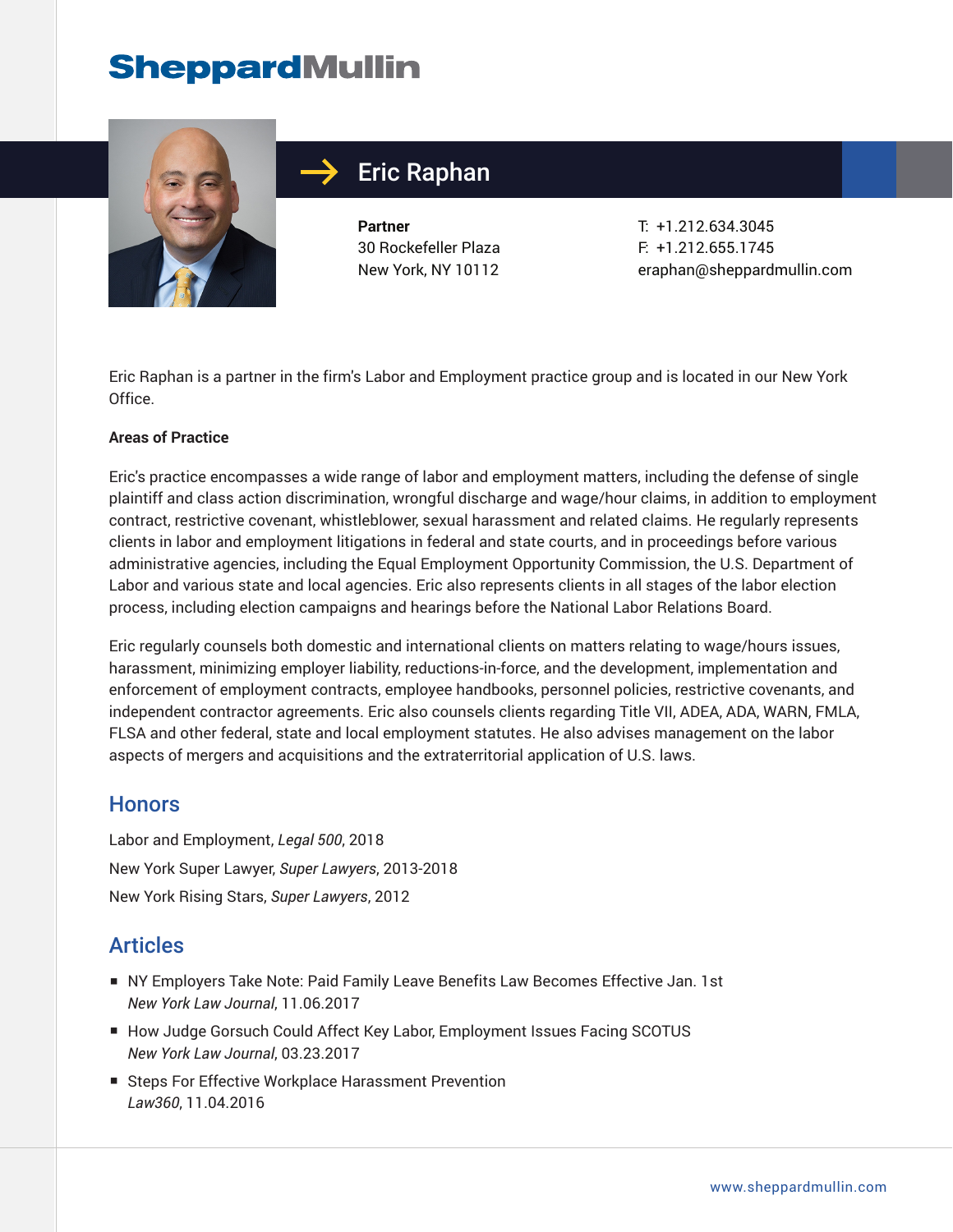- Gender Identity Guidelines Bring New Compliance Issues *New York Law Journal*, 02.29.2016
- Chicken Soup Is Not Enough *Metropolitan Corporate Counsel*, 11.2015
- The NLRB's Continued Regulation of Social Media in the Workplace *Journal of Internet Law, Vol. 18, No. 2*, 08.2014
- Developing Social Media Policies That Survive NLRB Scrutiny *New York Law Journal*, 03.07.2014
- Policing the Social Media Water Cooler: Recent NLRB Decisions Should Make Employers Think Twice Before Terminating An Employee For Comments Posted On Social Media Sites *Journal of Business & Technology Law, University of Maryland Francis King Carey School of Law, Vol. 9, No. 1*, 2014
- Potential Impact of Obama's Re-Election on Employers *New York Law Journal*, 12.10.2012
- Access Denied: Employers Should Avoid Seeking Access to Social Media Accounts *Bloomberg BNA*, 07.19.2012
- New York Takes Significant Steps to Ensure Employee Awareness Regarding Wages *SHRM Legal Report*, 07.2011
- Federal and New York State Minimum Wage Increases to \$7.25 Per Hour on July 24, 2009; Minimum Wage for Tipped Restaurant Servers and Other Servers Increases to \$4.65 *Human Resource Executive*, 07.24.2009
- Some Employers Are Seeking Alternatives to Layoffs *The National Law Journal*, 04.27.2009
- High Court Could Reshape Employment Practices *Employment Law360*, 01.15.2008
- Work Force Reductions *New York Law Journal*, 08.16.2007

#### **Labor and Employment Law Blog Posts**

- "NY HERO Act Plans Must Be Activated as COVID-19 Designated a Highly Contagious Communicable Disease," September 9, 2021
- "New Health and Safety Obligations Established as NYSDOL Publishes Its Standard and Model Airborne Infectious Disease Exposure Plan Required by NY HERO Act," July 9, 2021
- "NY HERO Act Requirements Significantly Modified as Amendments Pass New York Legislature," June 14, 2021
- "Governor to Consider Significant New Health and Safety Obligations as NY HERO Act Passes State Legislature," April 27, 2021
- "NYC Employers Take Note: Earned Sick and Safe Time Act Amendments Take Effect September 30, 2020," September 30, 2020
- "DOL Revises FFCRA Regulations in Light of New York Federal Court Decision," September 21, 2020
- "New York Federal Court Vacates Several Portions of DOL Regulations Regarding FFCRA Leave," August 12, 2020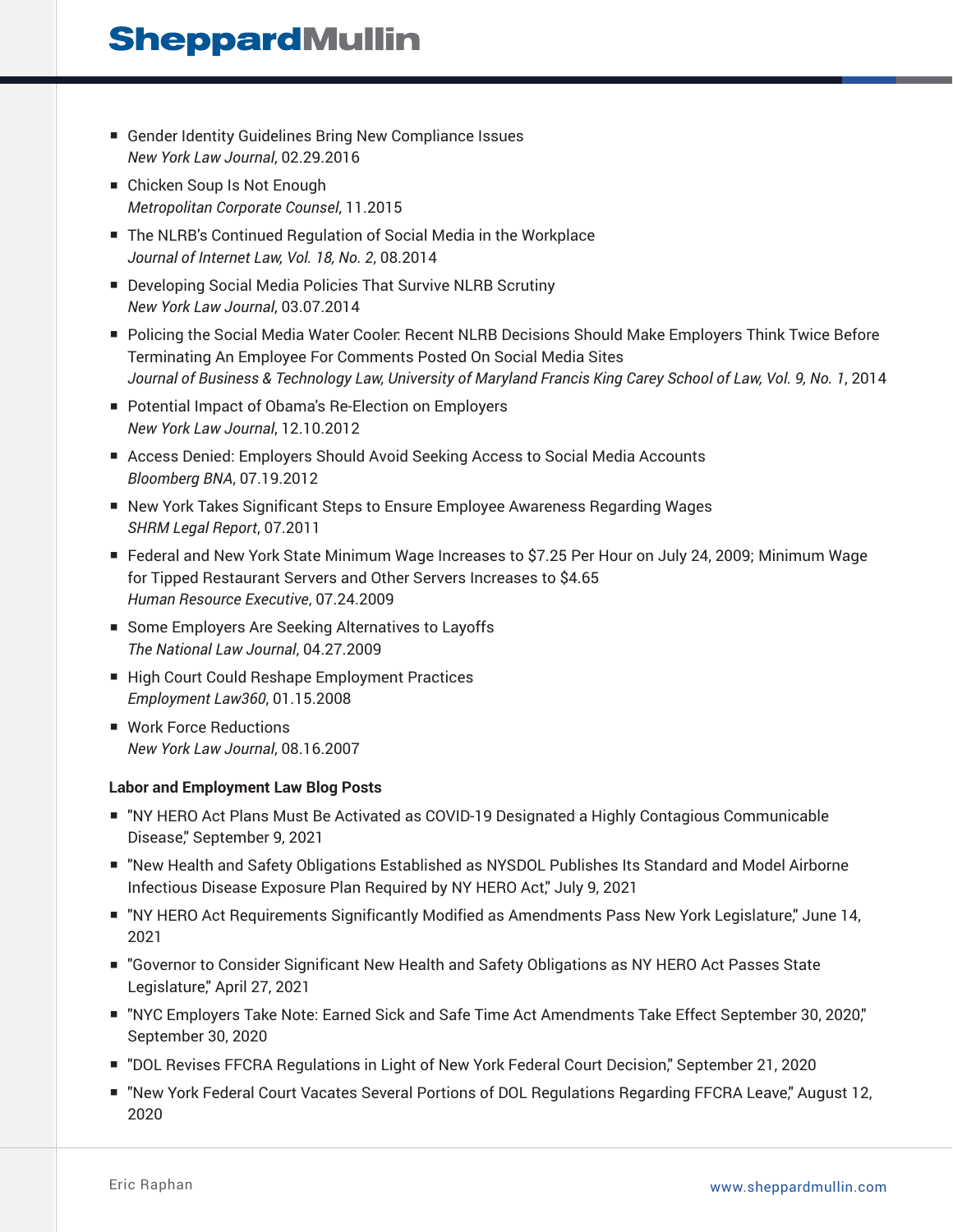- "New York on Pause: Governor Cuomo Orders All Non-Essential Workers to Stay Home," March 20, 2020
- "Second Circuit Holds That FLSA Settlements Pursuant To An Offer of Judgment Do Not Need Court Approval," December 12, 2019
- "Update: Governor Cuomo Signs Significant Changes to New York Discrimination and Harassment Legislation Into Law – Employer Compliance Required," August 28, 2019
- "Equal Pay Act Amendment Passes House of Representatives," March 28, 2019
- "Second Circuit Court of Appeals Adopts "Primary Beneficiary Test" and Provides Guidance on the Unpaid Intern Question," July 27, 2015
- "The NLRB's Changes to Representation Case Procedures," April 15, 2015
- "New Jersey Looks to Limit Use of Criminal History in Hiring Decisions," December 20, 2013
- "The Unemployed Are Now Protected Under The New York City Human Rights Law," April 10, 2013
- "Second Circuit Rules that the FLSA Does Not Apply to Claims for Gap-Time Pay," March 21, 2013
- "Eastern and Southern District Courts Compel Plaintiffs to Arbitrate their FLSA Collective Action Claims on an Individualized Basis," March 8, 2013
- "Southern District of New York Compels Arbitration of FLSA Collective Action Claims on an Individualized Basis," December 12, 2012
- "\*UPDATE\* Proposed Amendments To New York Labor Law Section 193 Authorizing Additional Payroll Deductions Signed Into Law," September 20, 2012
- "Proposed Amendments to New York Labor Law Section 193 Authorize Additional Payroll Deductions," June 27, 2012
- "Wax This! New York Court Finds Restrictive Covenant In Hair Removal Specialist's Employment Agreement Unreasonable and Unenforceable," September 26, 2011
- "Ninth Circuit Attempts to Clarify Learned Professional Exemption's Educational Requirement," September 13, 2011
- "The New York State Department Of Labor Issues Guidelines, Instructions, FAQ's and Model Notices For the Wage Theft Prevention Act," April 6, 2011
- "Recently Enacted "Hospitality Wage Order" Imposes New Tip Rules," February 8, 2011
- "New York Enacts The Wage Theft Prevention Act," December 22, 2010
- "The New York State Department Of Labor Issues Guidelines, Instructions and Model Notices For New York's Notice of Pay Law," January 27, 2010
- "California's Occupational Safety and Health Standards Board Amends Medical Services And First Aid Regulations To Extend Requirements To All Employers," September 24, 2009
- "Second Circuit Holds That Employees Do Not Have Private Cause of Action Under the Railway Labor Act," September 23, 2009
- "UPDATE: Ninth Circuit Vacates Prior Decision Holding That California's Labor Code Applies To Work Performed In California By Non-Residents," February 17, 2009

#### **New York Commercial Division Round Up Blog Posts**

■ "I Quit,' No, You're Fired!' New York Supreme Court Tells Employer to Think Twice Before Terminating Employees Without Setting Forth a Reason," January 27, 2011; additionally published in *The National Law*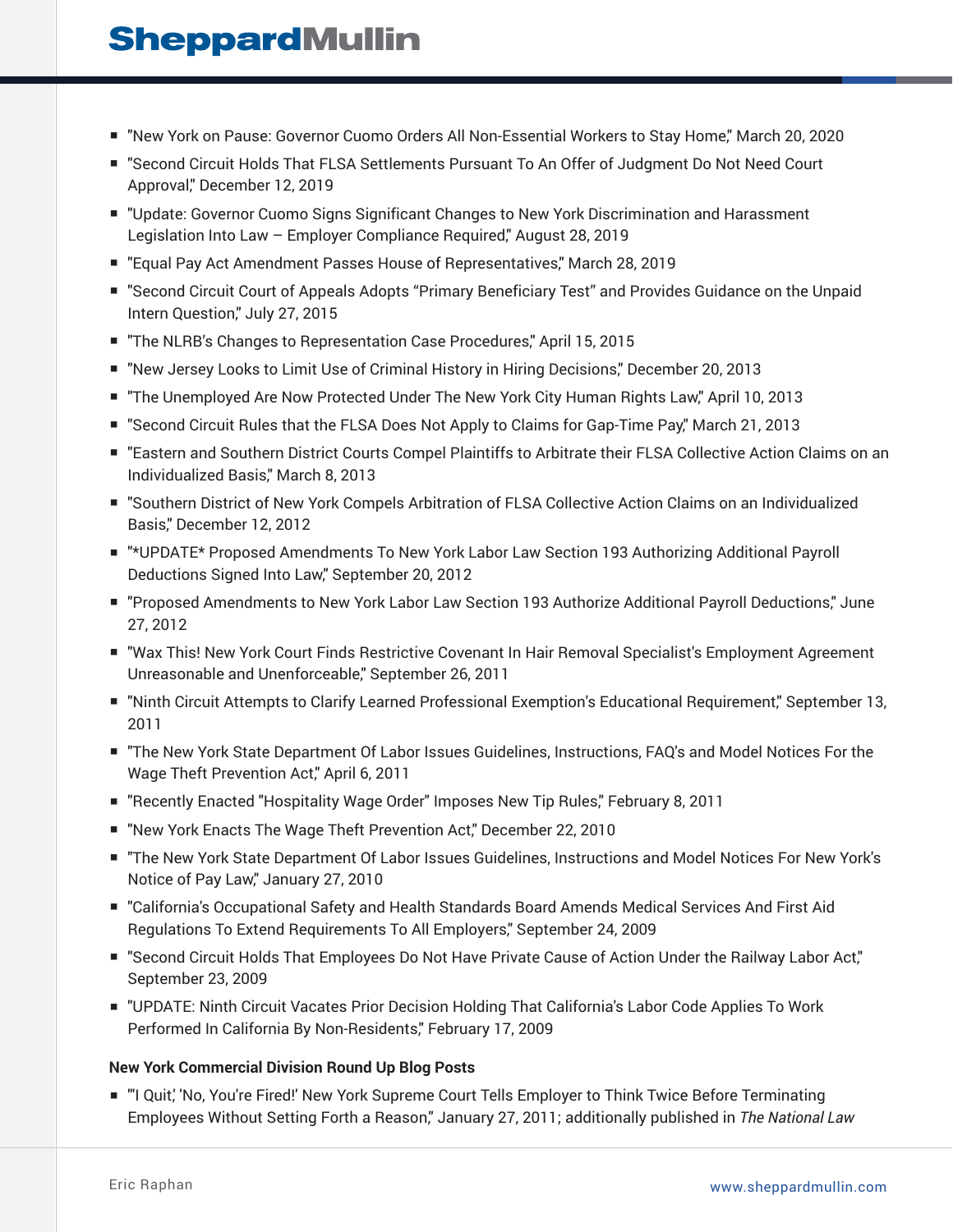*Review*, February 4, 2011

#### Media Mentions

State and Local Coronavirus Decrees Raise Questions of Who Is Essential *Society of Human Resource Management*, 03.27.2020

Modell's Gets Initial Nod On Overtime Settlement *Law360*, 10.17.2014

### Speaking Engagements

"Managing Infectious Diseases in the Workplace: Legal Requirements for Handling Infected, Exposed, or At-Risk Employees," C4CM, Center for Competitive Management Webinar, October 16, 2015

"Infectious Disease and the Workplace – Key Considerations for Employers," West LegalEdcenter, January 29, 2015

"The Evolution of the Adjudication Process in Professional Athletics," Brooklyn Law School, November 20, 2014

"Employee Social Media Use: Potential Liability for Employers Who Attempt to Regulate It and Reasonable Expectations for Employees," Bloomberg BNA Webinar, February 26, 2014

"Social Media and the Law: An Exploratory Look into the Legal Effects of Online Interconnectedness," University of Maryland Francis King Carey School of Law, April 5, 2013

"Access Denied: Employee Social Media Use and Potential Liability for Employers Who Attempt to Monitor or Regulate It," Bloomberg BNA Webinar, August 23, 2012

"The Perfect Storm: How the U.S. Presidential Election and Recent Economic Events Will Impact Labor and Employment Laws in 2009 and Beyond," New York, New York, November 6, 2008

"Guidelines for Promoting a Respectful Workplace," New York, New York, May 2008

"Preventing Employment Discrimination in New York," Lorman Education Services, New York, New York, March 26, 2008

"Training for Supervisors: How to Limit Liability for Employment Issues," Lorman Education Services, White Plains, New York, August 7, 2007

"Advanced Workplace Investigations," Lorman Education Services, Melville, New York, April 7, 2006

#### Events

Labor & Employment Spring Update Webinar, 06.09.2022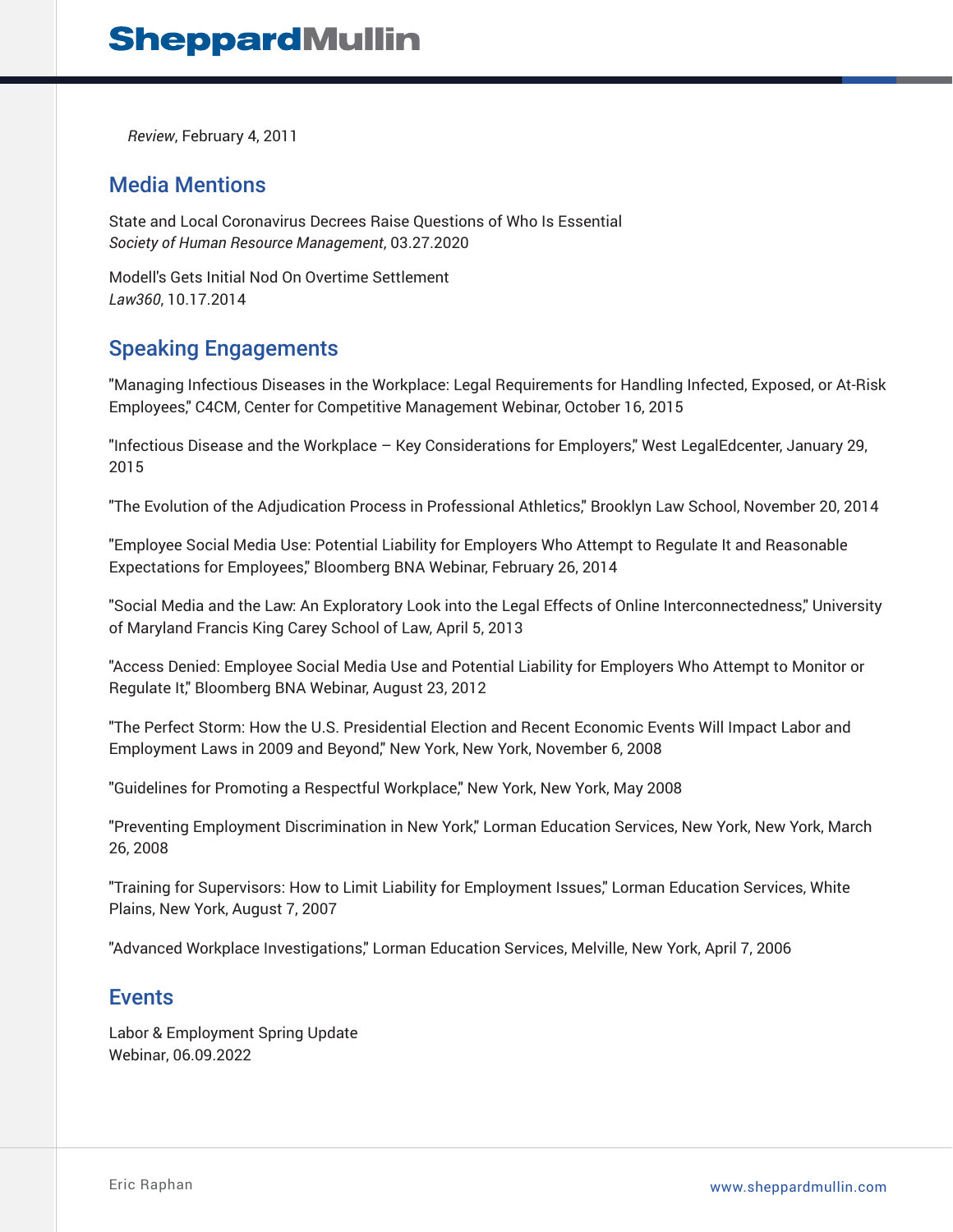Sheppard Mullin's Labor & Employment Law Update - Year In Review Webinar, 11.16.2021

Labor & Employment Law Update - Year in Review - New York Fall 2019 Convene, 11.14.2019

Labor and Employment Law Spring Update - New York Spring 2019 05.22.2019

Labor & Employment Law Update New York 06.07.2018

Labor & Employment Law Update - Year in Review New York Fall 2017 11.15.2017

Sheppard Mullin's Fall 2016 Labor & Employment Year in Review Grand Hyatt New York, 11.14.2016

Sheppard Mullin's Labor & Employment Year In Review 11.19.2015

Sheppard Mullin's Spring 2015 Labor & Employment Law Update 05.05.2015

Labor & Employment Law Update - Spring 2014 06.09.2014

2013 New York Labor & Employment Year In Review Grand Hyatt New York, 11.05.2013

Breakfast With Your Finance & Bankruptcy Lawyers Labor Liability and The Financially Troubled Company Sheppard Mullin New York, 09.12.2013

2013 New York Labor & Employment Update Grand Hyatt New York, 06.19.2013

2012 Labor and Employment Year in Review How the U.S. Presidential Election and the Current Economy Will Impact Labor and Employment Laws in 2013 and Beyond Grand Hyatt New York, 11.15.2012

Labor & Employment Law Update 2012 The W Hotel, New York, 05.09.2012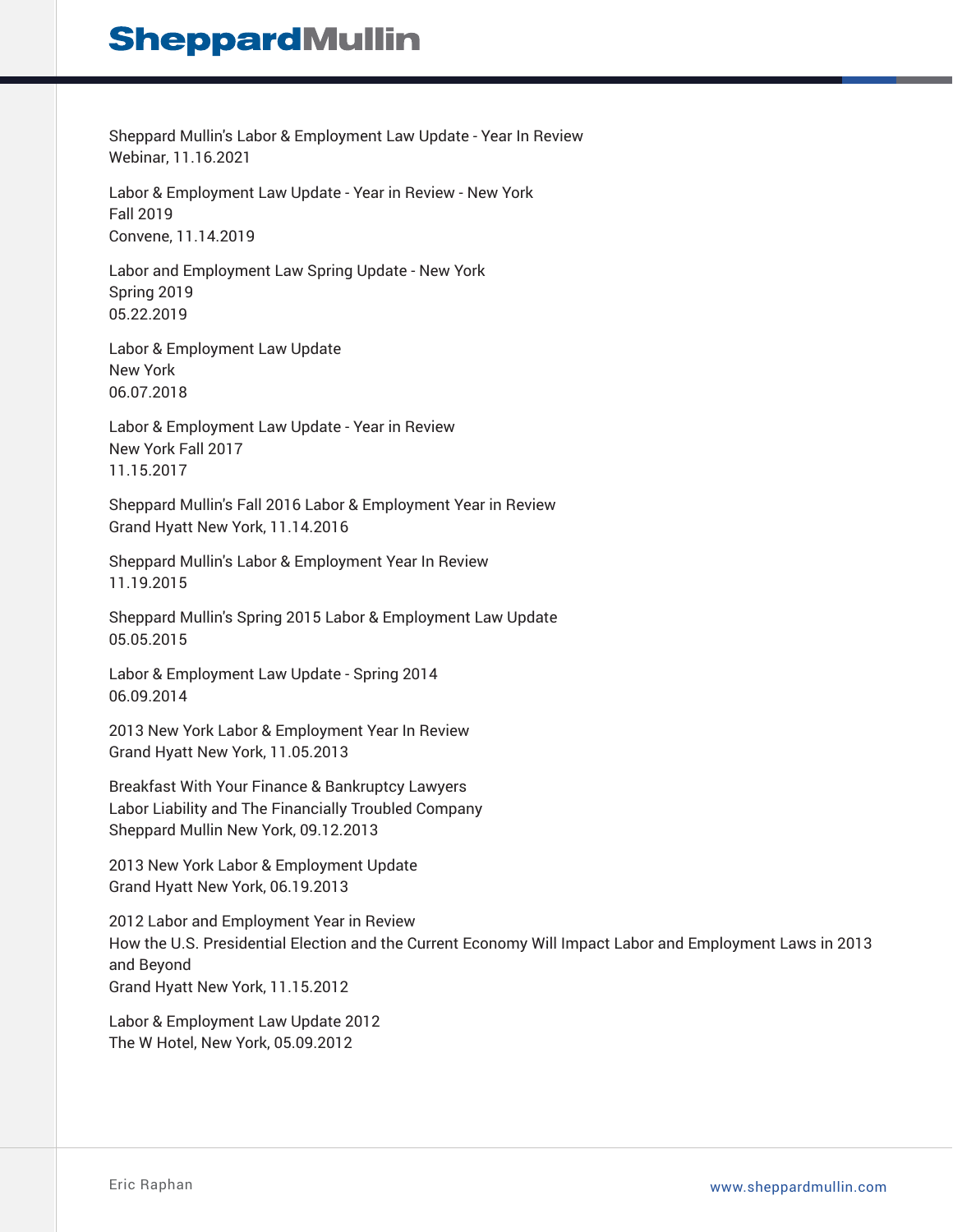Labor & Employment Law: 2011 Year In Review New York The W Hotel, 11.03.2011

Labor & Employment Law Update - Spring 2011 Sheppard Mullin New York, 05.19.2011

Labor & Employment Law Update: 2010 Year in Review W New York, 11.10.2010

Spring 2010 - Labor & Employment Law Update W New York 541 Lexington Avenue (Between 49th and 50th), 05.13.2010

Labor & Employment Law Update: 2009 Year in Review W New York, 11.05.2009

A Perfect Storm: How the U.S. Presidential Election and Recent Economic Events Will Impact Labor and Employment Laws in 2009 and Beyond Four Seasons Hotel, New York, 11.06.2008

Critical Employment Law Issues to Consider In a Turbulent Economy For HR Practitioners and General Counsel Grand Hyatt New York - Park Avenue at Grand Central Terminal, 06.12.2008

### Podcasts & Webinars

NY Spring Labor & Employment Update 06.09.2022

Sheppard Mullin's Labor & Employment Law Update - Year In Review 11.16.2021

### **Practices**

Labor and Employment Litigation Financial Services Litigation Labor and Employment Counseling Labor and Employment Litigation Labor Union Management Relations

### **Industries**

Emerging Company & Venture Capital Entertainment, Technology and Advertising